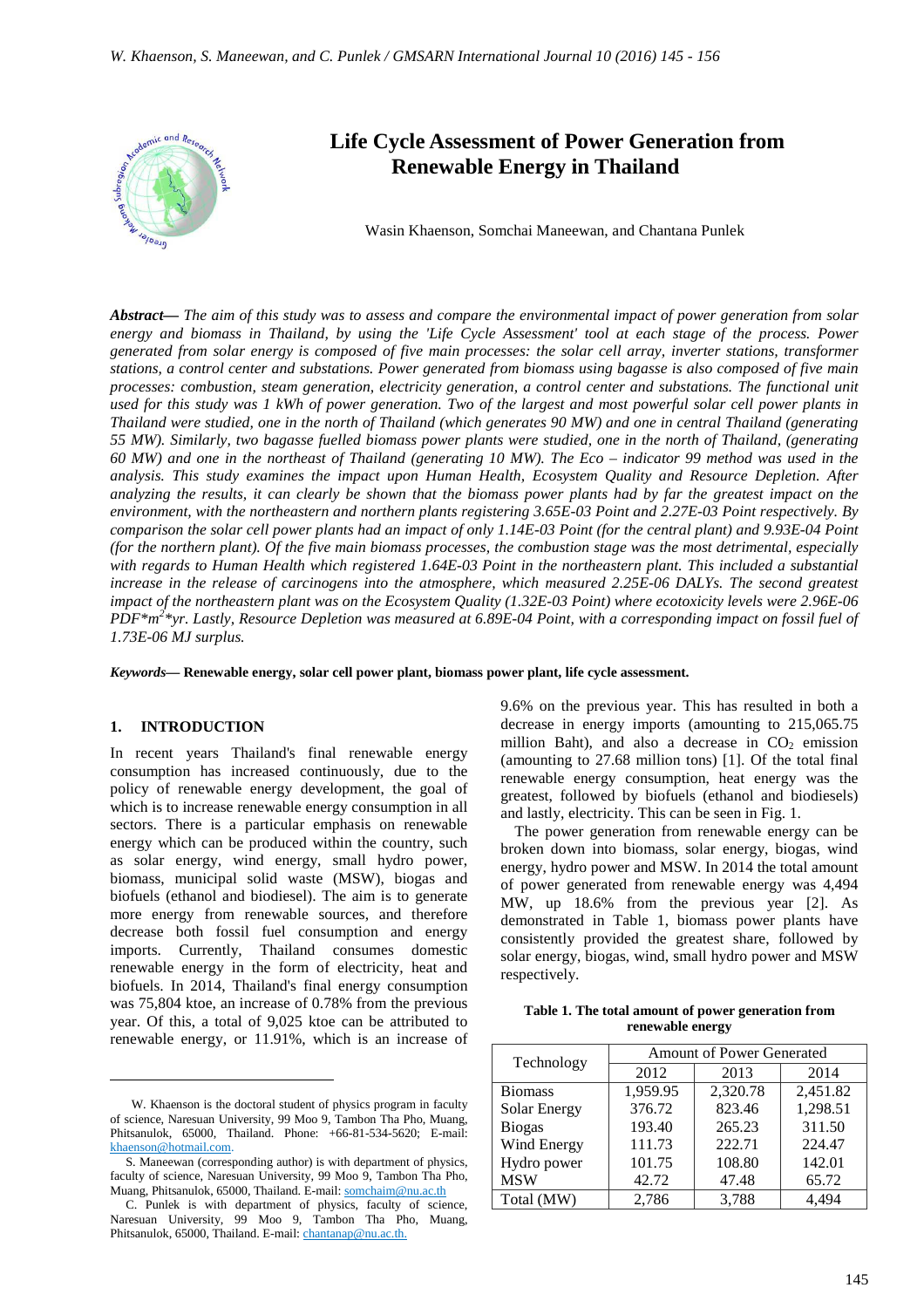

**Fig. 1. Energy consumption.** [1]

The policy of renewable energy is the "Alternative Energy Development Plan 2015 – 2036 (AEDP 2015)" which aims to increase the proportion of alternative energy generation from 8% to 20% of total electricity demand by 2036, raising alternative energy generation capacity by 19,635 MW within 20 years. The plan gives assistance to power generators specializing in alternative power [3].

The task of this paper is to carry out a comparative study of the main environmental impact of power generated from biomass and solar energy (these being the two processes which provide the majority of Thailand's renewable energy today) at each stage of the process, using the Life Cycle Assessment (LCA) tool. LCA is a technique for assessing various aspects associated with the development of a product and its potential impact throughout a product's life [4]. LCA includes definition of goal and scope, inventory analysis, impact assessment and interpretation. hich aims to increase the proportion of alternative<br>ergy generation from 8% to 20% of total electricity<br>mand by 2036, raising alternative energy generation<br>pacity by 19,635 MW within 20 years. The plan gives<br>sistance to po

#### **2. BIOMASS POWER PLANTS IN THAILAND**

Biomass is biological material derived from living, or recently living organisms. In the context of biomass as a resource for making energy, it most often refers to plants or plant-based materials which is not used for food or feed [5]. There can be many advantages to using biomass instead of fossil fuels for power generation, including lower greenhouse gas (GHG) emissions, energy cost savings, improved security of supply, waste management reduction opportunities and local economic development opportunities [6]. The power generated from biomass is composed of five main processes: combustion, steam generation, electricity g control center and substations. ]. There can be many advantages to using biomass<br>of fossil fuels for power generation, including<br>greenhouse gas (GHG) emissions, energy cost<br>s, improved security of supply, waste management<br>uction opportunities and local e ]. The power generated<br>of five main processes:<br>electricity generation, a

- Combustion: Biomass is burned (Direct combustion) as fuel [7]. • Combustion: Biomass is burned (Direct<br>
combustion) as fuel [7].<br>
• Steam generation: This process utilizes a high
- pressure boiler or steam generator to create steam [7].
- Electricity generation: The steam drives the steam Electricity generation: The steam drives the steam<br>turbine, which is then used to generate electricity [7].
- Control center: The control center controls all processes for generating power.
- Substations: Substations transforms voltage from high to low voltage so it can flow to the consumer.

In 2014, of the total power generated from renewable energy, the greatest share was produced using biomass, amounting to 2,451.8 MW, (up 5.6% from the previous year). This is shown in Fig. 2. The power generated year). This is shown in Fig. 2. The power generated using biomass has been steadily growing, since biomass has long been the traditional energy source in rural Thailand and is a key instrument in the policy of developing renewable energy.



**Fig. 2. The total installed capacity of power generation by using biomass.** [1]

**Table 2. The potential of power generation by using biomass in Thailand**

| Zone         | Capacity<br>(MW) | Province     | Capacity<br>(MW) |
|--------------|------------------|--------------|------------------|
| Northern     | 534.1            | Nakhon Sawan | 221              |
| Northeastern | 1,029.5          | Kalasin      | 174              |
| Central      | 818.6            | Suphan Buri  | 174.3            |
| Southern     | 69.6             | Chumphon     | 16               |
| Total        | 2,451.8          | Total        | 585.3            |

Analyzing the potential of biomass power generation in the various geographical regions of Thailand, the potential of the northeast was found to be the most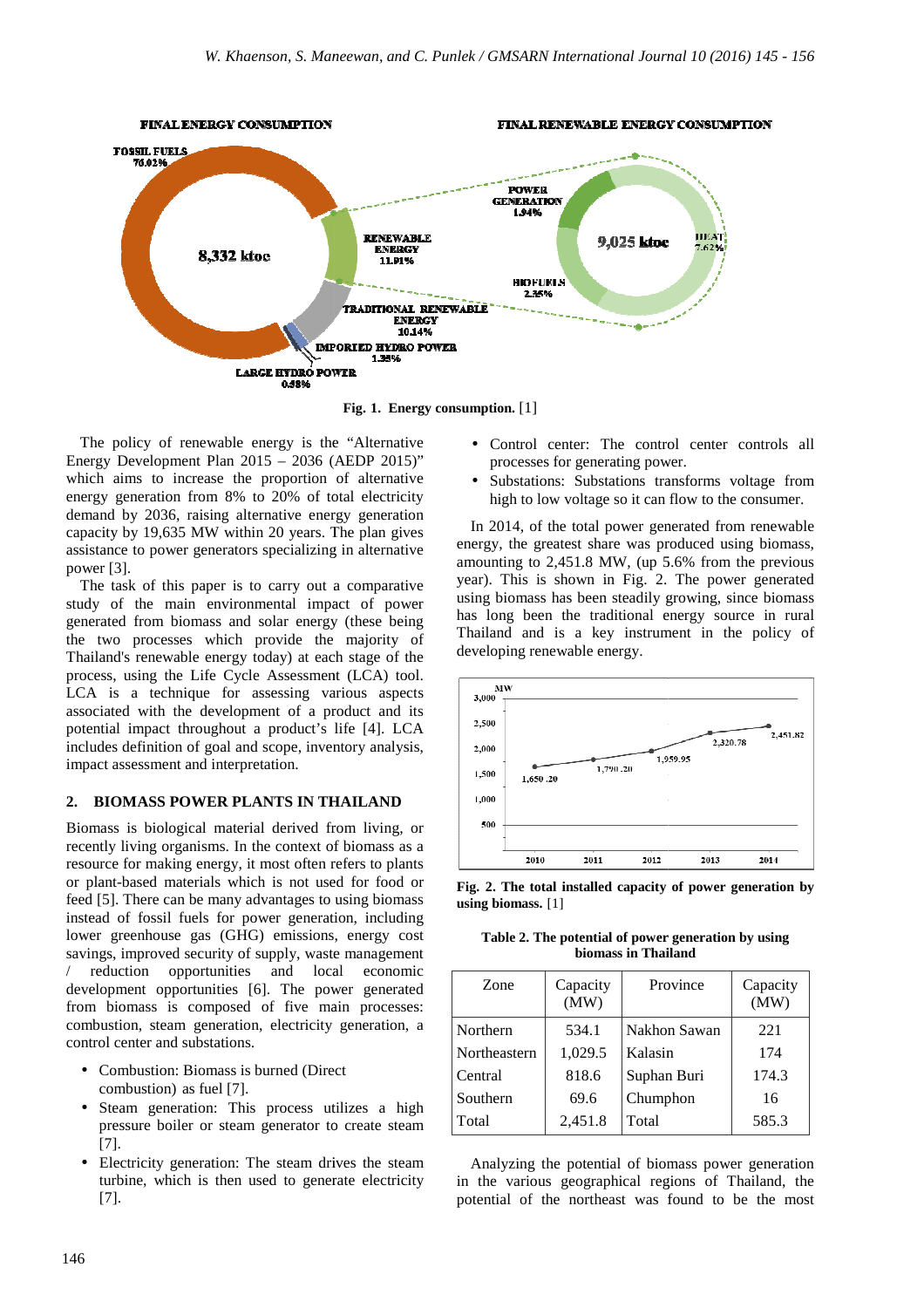conducive, with a total of 1,029.5 MW - the main focus being on Kalasin province (174 MW) due to this area composing largely of agricultural land. In contrast to this, the potential in the south was the least, with a total this, the potential in the south was the lease of just 69.6 MW. This is shown in Table 2.

#### **3. SOLAR CELL POWER PLANT IN THAILAND**

Solar energy is the conversion of sunlight into electricity using photovoltaics (PV). Photovoltaics convert light into an electric current using the photovoltaic effect [8]. A solar cell, or photovoltaic cell (PV), is a device that converts light into electric current using the photovoltaic effect. There are 5 processes for generating power from solar energy. These are the solar cell array, inverter stations, transformer stations, a control center and substations. sion of sunlight into electricity<br>
1. Photovoltaics convert light<br>
ing the photovoltaic effect [8].

- Solar cell array: This process consists of solar cells, or photovoltaic cells, which are wired together to or photovoltaic cells, which are form an array. They convert the energy of light directly into electricity by the photovoltaic effect.
- Inverter stations: This process consists of inverters which change the direct current (DC) from the solar cells into alternating current (AC) [9 array. They convert the en<br>to electricity by the photovol<br>tations: This process consist<br>unge the direct current (DC) 1<br>alternating current (AC) [9].
- Transformer stations: This process consists of transformers that are used to increase or decrease the voltages of alternating current to the appropriate level. ner stations: This process consists of<br>ers that are used to increase or decrease<br>ges of alternating current to the appropriate<br>enter: The purpose of the control center is
- Control center: The purpose of the control center is to control all processes for generating power, from the array right through to the substations.
- Substations: Substations are where electricity lines are connected and switched, and where the voltag is changed by transformers [10]. ubstations.<br>where electricity lines<br>and where the voltage

In 2014, the total power generated by using solar energy in Thailand was  $1,298.5$  MW or  $17.6$  MJ/m<sup>2</sup>.day, up 57.7% from the previous year (See Fig. 3 3). Analyzing this geographically, the share of classified solar energy potential in the north was  $333.1$  MW or  $17.3$  MJ/m<sup>2</sup>.day, in the northeastern it was  $371.9$  MW or  $17.6$  MJ/m<sup>2</sup>.day, in the centre 586.8 MW or 17.8  $MJ/m<sup>2</sup>$  day and the south received 6.7 MW or 17.6  $MJ/m<sup>2</sup>$ .day [1]. Solar energy potential in central Thailand was the leader, followed by potential in central Thailand was the leader, followed by the northeast, the north and lastly the south (depending on solar radiation and landscape).



**Fig. 3. The total installed capacity of power generation by using solar energy.** [1]

## **4. LIFE CYCLE ASSESSMENT**

Life Cycle Assessment or LCA is a technique that Life Cycle Assessment or LCA is a technique that evaluates the environmental impact of every stage of a product's life, from birth to death, thus enabling a quantitative estimation of it's environmental impact at each stage of it's life cycle. The LCA provides a comprehensive view of the various environmental aspects of the product or process, therefore creating a more accurate picture of the environmental trade-offs in product and process selection, thus ensuring a more accurate decision making process [1 [11, 12]. The four stages of an LCA are: (1) Goal and Scope Definition, (2) LCI (Life Cycle Inventory), (3) LCIA (Life Cycle Impact Assessment), and  $(4)$  Interpretation  $[13]$  -  $[15]$ .

#### *4.1 Goal and scope of the case study*

This study assessed the environmental impact of power generation from the two leading types of renewable energy at each processes, using the 'Life Cycle Assessment' tool. The functional unit used for this study was 1 kWh of power generation. Two solar cell power plants and two bagasse burning biomass power plants were studied; one solar cell power plant in n northern Thailand (the largest solar cell power plant in the area, generating 90 MW), one solar cell power plant in central Thailand (again, the largest solar cell power plant in the area, this time generating 55 MW), one biomass power plant in northern Thailand (the largest biomass power plant in the area, generating 60 MW) and one biomass power plant in northeastern Thailand (generating 10 MW.) The process of solar energy power generation is composed of the solar cell array, inverter stations, transformer stations, a control center and s The process studied is shown in Fig. 4. The process of biomass power generation is composed of combustion, steam generation, electricity g generation, a control center and substations. This is shown in Fig. 5. orthern Thailand (the largest biomass power<br>le area, generating 60 MW) and one biomass<br>ant in northeastern Thailand (generating 10 lar energy power generation is<br>cell array, inverter stations,<br>control center and substations.



**Fig. 4. The scope of power generation from solar energy.**

#### *4.2 Life Cycle Inventory of the case study (LCI)*

Life Cycle Inventory (LCI) was the tool used to analyze the data input and output from the various processes.

The data was collected during mass and energy flow analysis for each of the processes. The results are summarized in Table  $3 - 6$ .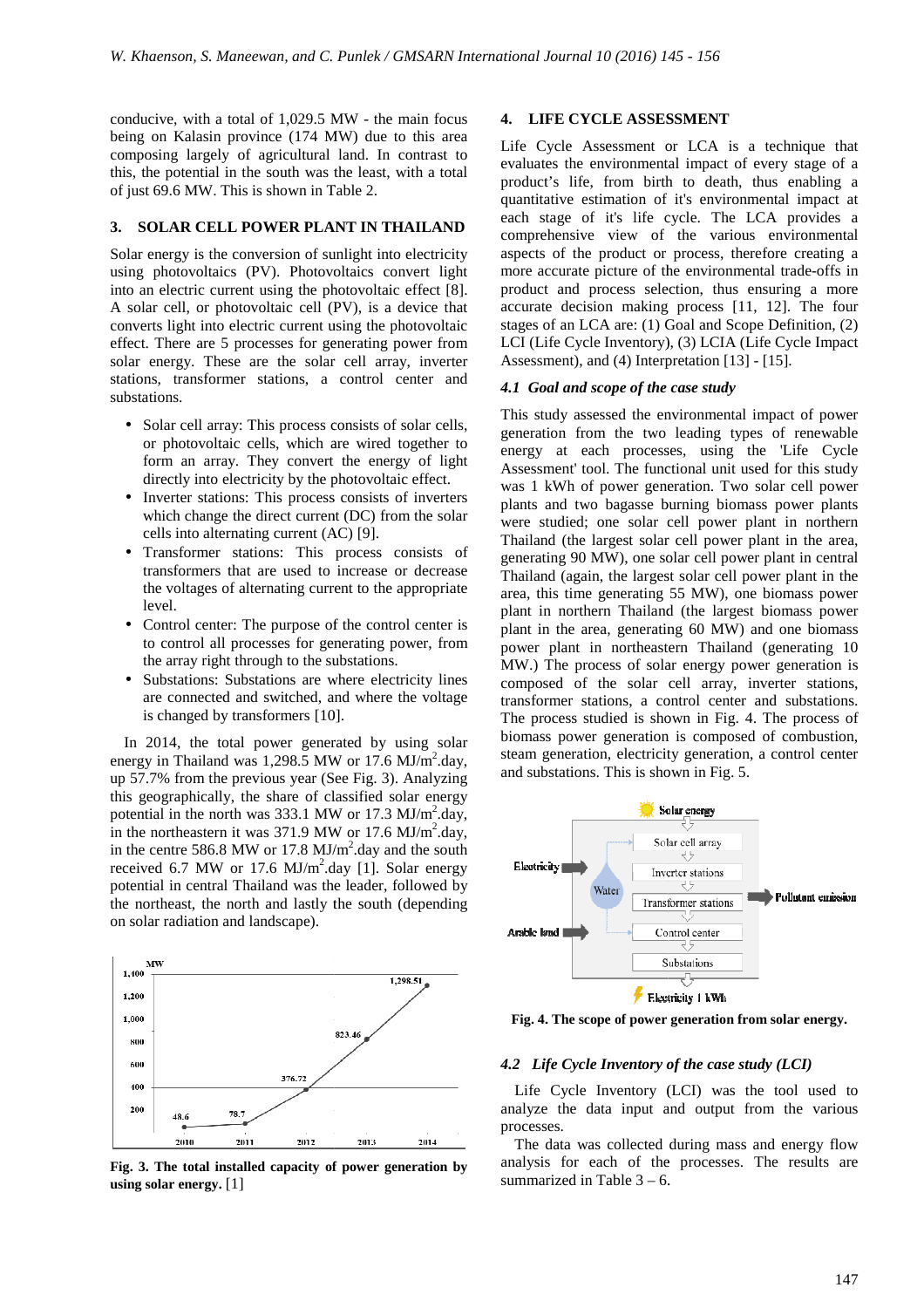|                  |                          | <b>Ouantity</b> |              |                    |              |                    |
|------------------|--------------------------|-----------------|--------------|--------------------|--------------|--------------------|
| Description      | Unit                     | Solar cell      | Inverter     | <b>Transformer</b> | Control      | <b>Substations</b> |
|                  |                          | array           | stations     | stations           | center       |                    |
| Input            |                          |                 |              |                    |              |                    |
| Solar energy     | kWh/kWh                  | $4.87E + 00$    | 0            | $\Omega$           | 0            | $\Omega$           |
| Electricity      | kWh/kWh                  | 2.00E-04        | $10.7E-04$   | 7.10E-04           | 9.50E-04     | 9.20E-04           |
| Water            | $\text{cm}^3/\text{kWh}$ | $7.31E + 01$    | $\mathbf{0}$ |                    | $2.79E + 01$ |                    |
| Arable land      | $m^2/kWh$                | 1.48E-02        | 1.61E-05     | 8.06E-06           | 4.03E-05     | 4.84E-05           |
| Output           |                          |                 |              |                    |              |                    |
| Carbon Dioxide   | kgCO <sub>2</sub> /kWh   | 1.66E-04        | 7.74E-04     | 5.17E-04           | $6.96E-04$   | $6.66E-04$         |
| Methane          | kgCH <sub>4</sub> /kWh   | $0.68E - 0.5$   | 3.10E-05     | 2.07E-05           | 2.79E-05     | 2.66E-05           |
| Nitrogen         | $kgN_2/kWh$              | $0.17E-02$      | $0.89E-02$   | $0.60E-02$         | $0.80E - 02$ | $0.77E-02$         |
| Oxygen           | kgO <sub>2</sub> /kWh    | $0.30E-03$      | $1.61E-03$   | 1.07E-03           | 1.43E-03     | 1.38E-03           |
| Water Vapor      | kgH <sub>2</sub> O/kWh   | $0.11E-03$      | $0.61E-03$   | $0.41E-03$         | $0.54E-03$   | $0.53E-03$         |
| Nitric Oxide     | kgNO/kWh                 | $0.20E-07$      | 1.08E-07     | $0.72E-07$         | $0.96E-07$   | $0.93E-07$         |
| Nitrogen Dioxide | kgNO <sub>2</sub> /kWh   | $0.16E-08$      | 0.87E-08     | 0.58E-08           | $0.77E-08$   | $0.75E-08$         |
| NOx              | kgNOx/kWh                | $0.33E-07$      | 1.74E-07     | 1.16E-07           | 1.55E-07     | 1.50E-07           |

**Table 3. Mass and energy stream analysis for solar cell power plant in northern Thailand** 

|  |  | Table 4. Mass and energy stream analysis for solar cell power plant in central Thailand |
|--|--|-----------------------------------------------------------------------------------------|
|--|--|-----------------------------------------------------------------------------------------|

|                  |                          | <b>Ouantity</b> |            |             |              |                    |
|------------------|--------------------------|-----------------|------------|-------------|--------------|--------------------|
| Description      | Unit                     | Solar cell      | Inverter   | Transformer | Control      | <b>Substations</b> |
|                  |                          | array           | stations   | stations    | center       |                    |
| Input            |                          |                 |            |             |              |                    |
| Solar energy     | kWh/kWh                  | $9.46E + 00$    | $\Omega$   | 0           | 0            | $\theta$           |
| Electricity      | kWh/kWh                  | $\Omega$        | 1.67E-03   | 1.14E-03    | $0.83E-03$   | 1.32E-03           |
| Water            | $\text{cm}^3/\text{kWh}$ | $4.74E + 01$    | 0          | 0           | $2.88E + 00$ |                    |
| Arable land      | $m^2/kWh$                | 1.67E-02        | 2.81E-05   | 1.41E-05    | 4.21E-05     | 5.61E-05           |
| Output           |                          |                 |            |             |              |                    |
| Carbon Dioxide   | kgCO <sub>2</sub> /kWh   | $0.16E-04$      | 12.1E-04   | 8.29E-04    | $6.06E-04$   | 9.56E-04           |
| Methane          | kgCH <sub>4</sub> /kWh   | $0.06E-0.5$     | 4.84E-05   | 3.31E-05    | 2.43E-05     | 3.82E-05           |
| Nitrogen         | $kgN_2/kWh$              |                 | 1.40E-02   | $0.96E-02$  | $0.70E-02$   | 1.10E-02           |
| Oxygen           | kgO <sub>2</sub> /kWh    | 0               | $2.52E-03$ | 1.72E-03    | 1.26E-03     | 1.99E-03           |
| Water Vapor      | kgH <sub>2</sub> O/kWh   | $\theta$        | $0.96E-03$ | $0.65E-03$  | $0.48E - 03$ | $0.75E-03$         |
| Nitric Oxide     | kgNO/kWh                 | $\theta$        | 1.69E-07   | 1.16E-07    | $0.84E - 07$ | 1.33E-07           |
| Nitrogen Dioxide | kgNO <sub>2</sub> /kWh   | $\Omega$        | $0.14E-07$ | $0.09E-07$  | $0.07E-07$   | $0.11E-07$         |
| NOx              | kgNOx/kWh                | 0               | 2.72E-07   | 1.86E-07    | 1.36E-07     | 2.15E-07           |

**Table 5. Mass and energy stream analysis for biomass power plant in northern Thailand** 

|                  |                          | <b>Ouantity</b> |              |              |              |                    |
|------------------|--------------------------|-----------------|--------------|--------------|--------------|--------------------|
| Description      | Unit                     | Combustion      | <b>Steam</b> | Electricity  | Control      | <b>Substations</b> |
|                  |                          |                 | generation   | generation   | center       |                    |
| Input            |                          |                 |              |              |              |                    |
| <b>Bagasses</b>  | kg/kWh                   | $2.17E + 00$    | 0            | 0            | $\Omega$     | $\Omega$           |
| Electricity      | kWh/kWh                  | 1.10E-03        | 1.60E-03     | 4.53E-02     | 2.66E-02     | 3.46E-02           |
| Water            | $\text{cm}^3/\text{kWh}$ |                 | $1.78E + 03$ | 0            | $7.10E + 00$ |                    |
| Steam            | kg/kWh                   |                 | $^{(1)}$     | $5.20E + 00$ |              |                    |
| Arable land      | $m^2/kWh$                | 4.13E-05        | 4.93E-05     | 4.43E-06     | 4.60E-05     | 1.70E-06           |
| Diesel           | kg/kWh                   | 2.71E-03        |              |              |              |                    |
| Output           |                          |                 |              |              |              |                    |
| Carbon Dioxide   | kgCO <sub>2</sub> /kWh   | 4.00E-04        | 6.50E-04     | 1.64E-02     | 9.60E-03     | 1.25E-02           |
| Methane          | kgCH <sub>4</sub> /kWh   | 1.91E-05        | 3.10E-05     | 7.81E-04     | 4.57E-04     | 5.95E-04           |
| Nitrogen         | $kgN_2/kWh$              | 4.50E-03        | 6.50E-03     | 1.89E-01     | $1.11E-01$   | 1.45E-01           |
| Oxygen           | kgO <sub>2</sub> /kWh    | 8.00E-04        | 1.20E-03     | 3.41E-02     | 2.00E-02     | $2.60E-02$         |
| Nitric Oxide     | kgNO/kWh                 | 5.47E-08        | 7.86E-08     | $2.29E-06$   | 1.34E-06     | 1.75E-06           |
| Nitrogen Dioxide | kgNO <sub>2</sub> /kWh   | 4.41E-09        | 6.34E-09     | 1.84E-07     | 1.08E-07     | 1.41E-07           |
| NOx              | kgNOx/kWh                | 8.83E-08        | 1.27E-07     | 3.69E-06     | $2.16E-06$   | $2.82E-06$         |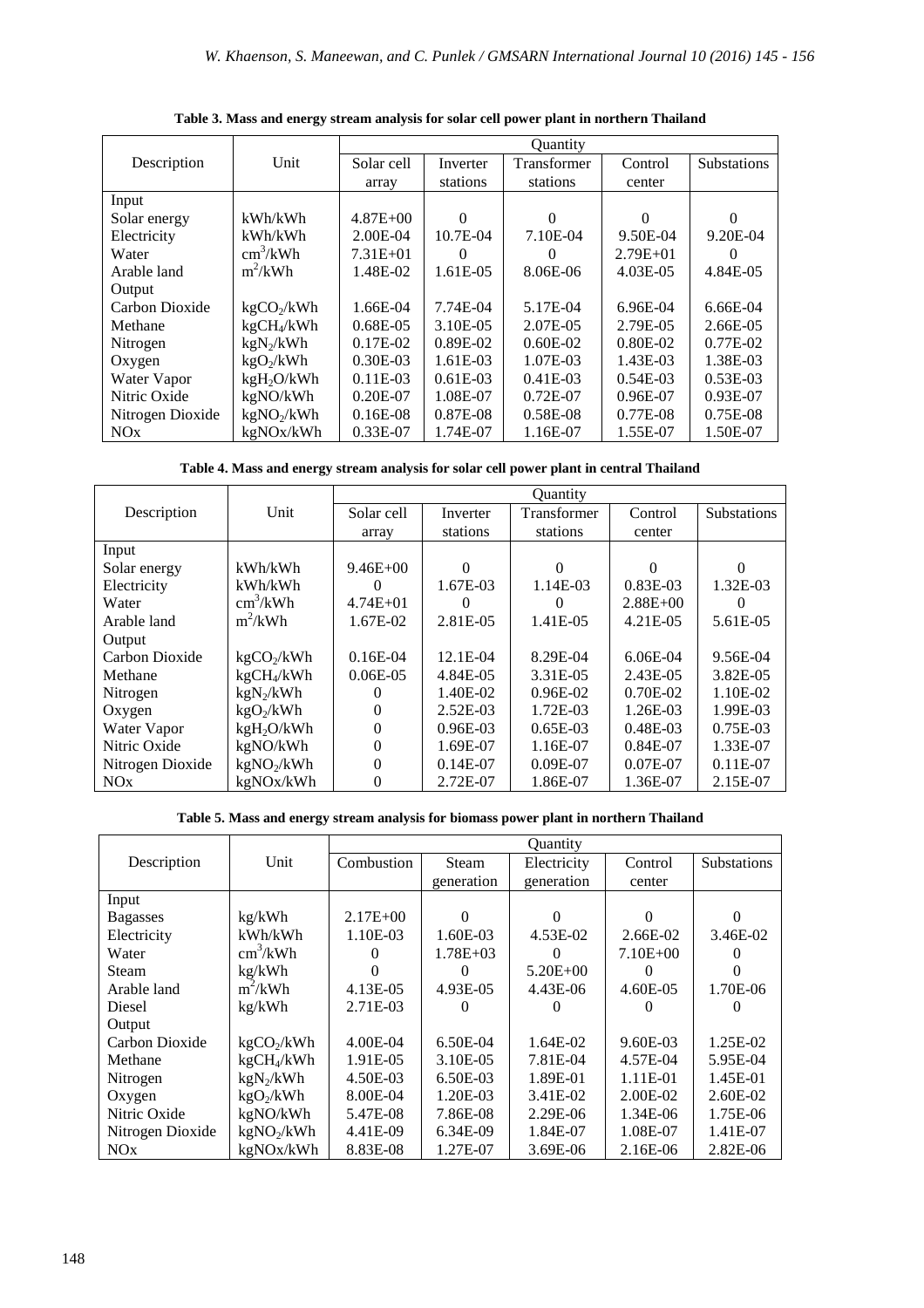|                         |        | <b>Ouantity</b> |            |             |          |             |
|-------------------------|--------|-----------------|------------|-------------|----------|-------------|
| Description             | Unit   | Combustion      | Steam      | Electricity | Control  | Substations |
|                         |        |                 | generation | generation  | center   |             |
| Humidity                | kg/kWh | $1.16E + 00$    | 0          | 0           | 0        | $\theta$    |
| Carbon                  | kg/kWh | $1.25E + 00$    |            | 0           | 0        | 0           |
| Hydrogen                | kg/kWh | 1.71E-01        | $_{0}$     | 0           | $\Omega$ | 0           |
| Sulphur                 | kg/kWh | 6.56E-02        | 0          | 0           | 0        | 0           |
| Nitrogen                | kg/kWh | 2.34E-02        | 0          | 0           | $\theta$ | 0           |
| Chloride                | kg/kWh | 1.00E-04        | $\theta$   | 0           | 0        | 0           |
| Ash                     | kg/kWh | 8.82E-02        | 0          | 0           | 0        | 0           |
| Arsenic                 | kg/kWh | 2.80E-07        | 0          | 0           | 0        | 0           |
| Cadmium                 | kg/kWh | 2.24E-09        | 0          | 0           | 0        | 0           |
| Chromium                | kg/kWh | 1.54E-06        | $\theta$   | 0           | $\Omega$ | 0           |
| Copper                  | kg/kWh | 1.04E-06        |            | 0           | $\Omega$ | 0           |
| Lead                    | kg/kWh | 2.20E-07        |            | 0           | 0        | 0           |
| Ammonia                 | kg/kWh | 0               | 7.58E-06   | 0           | 0        | 0           |
| Hydrazine               | kg/kWh | 0               | 6.07E-06   | $\theta$    | 0        | 0           |
| Trisodium phosphate     | kg/kWh | $\theta$        | 6.07E-06   | 0           | 0        | 0           |
| Sulphuric Acid          | kg/kWh | $\theta$        | $6.07E-06$ | 0           | 0        | 0           |
| Anionic Polymer 100     | kg/kWh | 0               | 1.21E-03   | 0           | 0        | 0           |
| Sodium hypochlorite     | kg/kWh | 0               | 8.89E-05   | 0           | 0        | 0           |
| Poly Aluminium Chloride | kg/kWh | 0               | 6.98E-04   | 0           | 0        | 0           |
| Hypersperse MDC702      | kg/kWh | $\theta$        | 2.75E-05   | 0           | 0        | 0           |
| Non-Oxidizing Biocide   | kg/kWh | 0               | 5.90E-05   | 0           | 0        | $\theta$    |
| Sodium hydroxide        | kg/kWh | 0               | 3.70E-06   | 0           |          | 0           |
| Hydrochloric acid       | kg/kWh | 0               | 1.43E-06   | 0           | 0        | 0           |

## **Table 5. (Continued)**

**Table 6. Mass and energy stream analysis for biomass power plant in northeastern Thailand** 

|                     |                          | Quantity     |                |                  |                  |                    |
|---------------------|--------------------------|--------------|----------------|------------------|------------------|--------------------|
| Description         | Unit                     | Combustion   | Steam          | Electricity      | Control center   | <b>Substations</b> |
|                     |                          |              | generation     | generation       |                  |                    |
| Input               |                          |              |                |                  |                  |                    |
| <b>Bagasses</b>     | kg/kWh                   | $5.88E + 00$ | $\theta$       | $\theta$         | $\theta$         | 0                  |
| Electricity         | kWh/kWh                  | $2.02E-02$   | 1.33E-02       | 6.21E-02         | 4.84E-02         | 5.79E-02           |
| Water               | $\text{cm}^3/\text{kWh}$ | $\theta$     | $2.34E + 03$   | $\Omega$         | $1.37E + 01$     | $\Omega$           |
| Arable land         | $m^2/kWh$                | 1.31E-03     | 1.82E-04       | 3.64E-05         | 3.64E-05         | 2.55E-04           |
| Diesel              | kg/kWh                   | 4.41E-03     | $\Omega$       | 0                | $\Omega$         | 0                  |
| Output              |                          |              |                |                  |                  |                    |
| Carbon Dioxide      | $kgCO_2/kWh$             | 7.30E-03     | 4.98E-03       | 2.25E-02         | 1.75E-02         | 2.10E-02           |
| Methane             | kgCH <sub>4</sub> /kWh   | 4.00E-04     | 2.08E-04       | 1.10E-03         | 8.00E-04         | 1.00E-03           |
| Nitrogen            | $kgN_2/kWh$              | 8.42E-02     | 5.55E-02       | 2.59E-01         | 2.02E-01         | 2.41E-01           |
| Oxygen              | kgO <sub>2</sub> /kWh    | 1.52E-02     | 1.00E-02       | 4.67E-02         | 3.64E-02         | 4.35E-02           |
| Nitric Oxide        | kgNO/kWh                 | 1.02E-06     | 6.7E-07        | 3.13E-06         | 2.44E-06         | 2.92E-06           |
| Nitrogen Dioxide    | kgNO <sub>2</sub> /kWh   | 8.22E-08     | 5.40E-08       | 2.53E-07         | 1.97E-07         | 2.36E-07           |
| NOx                 | kgNOx/kWh                | 1.64E-06     | 1.08E-06       | 5.05E-06         | 3.94E-06         | 4.71E-06           |
| Humidity            | kg/kWh                   | $3.16E + 00$ | $\Omega$       | 0                | $\Omega$         | 0                  |
| Carbon              | kg/kWh                   | $3.39E + 00$ | $\theta$       | $\overline{0}$   | $\Omega$         | 0                  |
| Hydrogen            | kg/kWh                   | 4.64E-01     | $\Omega$       | $\overline{0}$   | $\Omega$         | $\boldsymbol{0}$   |
| Sulphur             | kg/kWh                   | 1.78E-01     | $\Omega$       | $\overline{0}$   | $\Omega$         | $\boldsymbol{0}$   |
| Nitrogen            | kg/kWh                   | 6.35E-02     | $\theta$       | $\overline{0}$   | $\theta$         | $\boldsymbol{0}$   |
| Chloride            | kg/kWh                   | 3.00E-04     | $\theta$       | $\boldsymbol{0}$ | $\mathbf{0}$     | $\boldsymbol{0}$   |
| Ash                 | kg/kWh                   | 2.39E-01     | $\Omega$       | $\boldsymbol{0}$ | $\mathbf{0}$     | $\boldsymbol{0}$   |
| Arsenic             | kg/kWh                   | 7.69E-07     | $\theta$       | $\boldsymbol{0}$ | $\mathbf{0}$     | $\boldsymbol{0}$   |
| Cadmium             | kg/kWh                   | 5.99E-09     | $\theta$       | $\boldsymbol{0}$ | $\overline{0}$   | $\boldsymbol{0}$   |
| Chromium            | kg/kWh                   | 4.18E-06     | $\theta$       | $\boldsymbol{0}$ | $\mathbf{0}$     | $\boldsymbol{0}$   |
| Copper              | kg/kWh                   | 2.82E-06     | $\theta$       | $\overline{0}$   | $\theta$         | $\boldsymbol{0}$   |
| Lead                | kg/kWh                   | 5.89E-07     | $\overline{0}$ | $\boldsymbol{0}$ | $\mathbf{0}$     | $\boldsymbol{0}$   |
| Polycyclic Aromatic | kg/kWh                   | 4.85E-04     | $\theta$       | $\theta$         | $\Omega$         | $\overline{0}$     |
| Hydrocarbon         |                          |              |                |                  |                  |                    |
| Methyl ester        | kg/kWh                   | $6.62E-05$   | $\overline{0}$ | 0                | $\boldsymbol{0}$ | $\boldsymbol{0}$   |
| Crude oil           | kg/kWh                   | 4.90E-03     | $\mathbf{0}$   | $\overline{0}$   | $\mathbf{0}$     | $\overline{0}$     |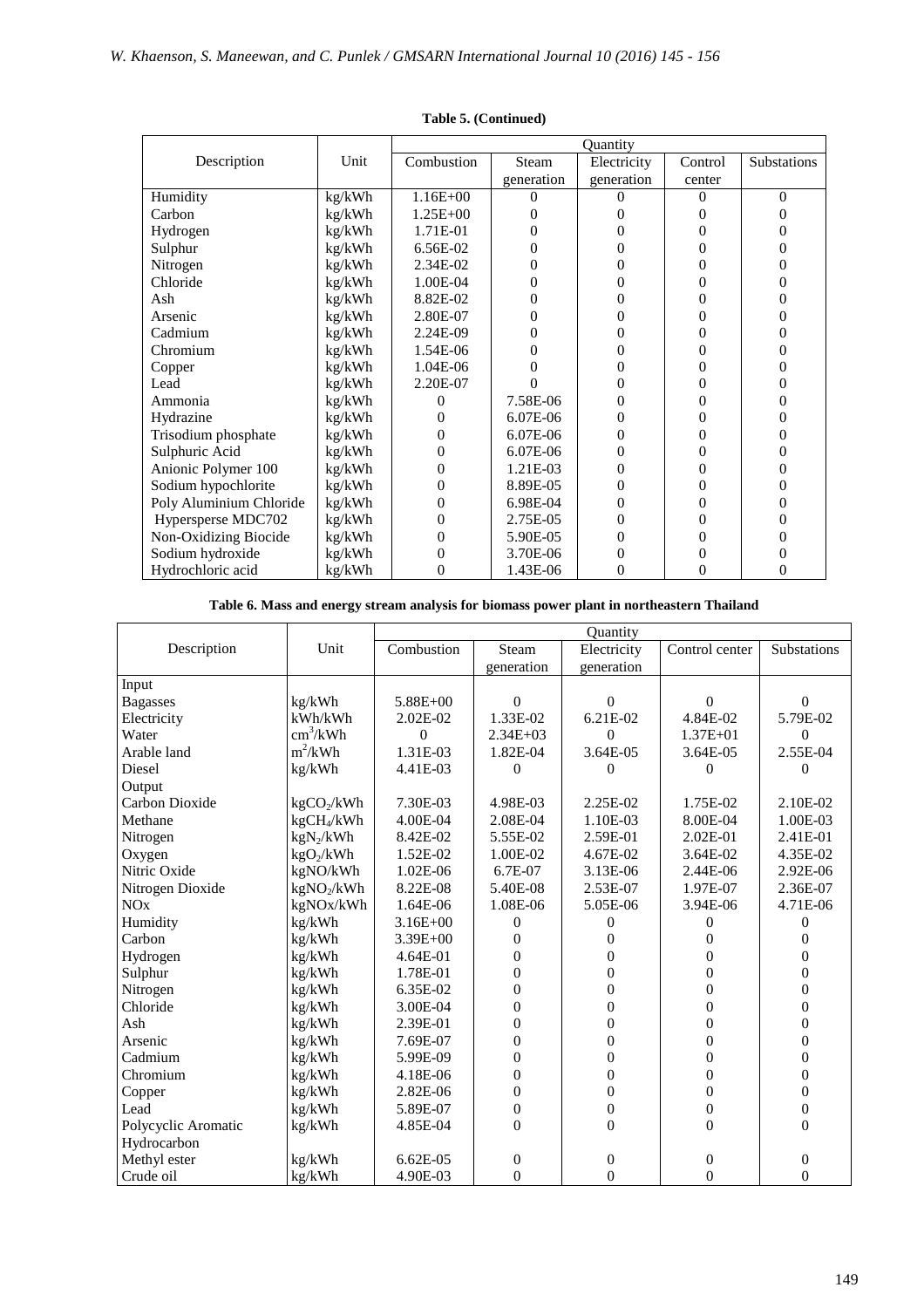

**Fig. 5. The scope of power generation from biomass biomass.**

It should be noted that at the solar cell array stage, the northern and central solar cell power plants have notably different results. This is because the two plants use different designs of solar cell array to generate their electricity - namely multicrystalline silicon solar cells in the north and thin film amorphous silicon solar cells in the centre. Only multicrystalline cells require an electrical input, and these results in the emission of Nitrogen, Oxygen, Water Vapor, Nitric Oxide, Nitrogen Dioxide and NOx (See Table 3). None of these gases are produced in the central plant because thin film Dioxide and NOx (See Table 3). None of these gases are produced in the central plant because thin film amorphous cells require no such electrical input (See Table 4).

### *4.3 Life Cycle Impact Assessment of the case study (LCIA)*

The Eco – indicator 99 method was also used in the analysis. The impact categories examined were Human Health, Ecosystem Quality and Resource Depletion [16, 17]. Human Health included studies on the carcinogenic impact, the respiration of both organic and inorganic substances, radiation, climate change and ozone depletion. The Human Health impact is measured in

DALYs, short for Disability Adjusted Life Years. This DALYs, short for Disability Adjusted Life Years. This measures the impact of a process on a population's life expectancy and burden of disease or disability. A rating of 1 means that one healthy life year of one individual is lost, whether it be due to premature death or time spent lost, whether it be due to premature death or time spent<br>disabled [18]. The study of Ecosystem Quality is comprised of acidification and eutrophication, ecotoxicity and land use. Ecosystem Quality damages is measured as PDF<sup>\*m<sup>2</sup>\*yr. PDF is short for Potential</sup> Disappeared Fraction of Species, and measures the species loss (extinction rate) in an area of land over a period of time. A rating of one means all species  $\overline{d}$ isappear from one m<sup>2</sup> during one year. Lastly, Resource Depletion measures the depletion of mineral and fossil fuels. The unit of study is MJ surplus energy, and represents the surplus energy needed for future extractions of mineral and fossil fuels.

### *LCIA of solar cell power plant in the north of Thailand*

When the northern solar cell plant was analyzed, the power generation processes were found to have a detrimental effect on the respiration of organic substances, the respiration of inorganic substances, climate change, acidification and eutrophication, and land use (See Fig. 6). By far and away, the greatest impact was on land use, measuring 2.45E-06 impact was on land use, measuring 2.45E-06 Person\*year. This was followed, to a much lesser extent, by climate change (7.07E-08 Person\*year), the respiration of inorganic substances (7.26E-09 respiration of inorganic substances (7.26E-09 Person\*year), acidification and eutrophication (1.40E (1.40E-09 Person\*year) and the respiration of organic substances (9.40E-11 Person\*year). Of the various processes the solar cell array had by far the largest impact on land use measuring 2.43E-06 Person\*year (See Fig. 7) 11 Person\*year). Of the various pro<br>
ill array had by far the largest impact c<br>
ing 2.43E-06 Person\*year (See Fig. 7).



**Fig. 6. Characterized impacts of of solar cell power plant in the north.**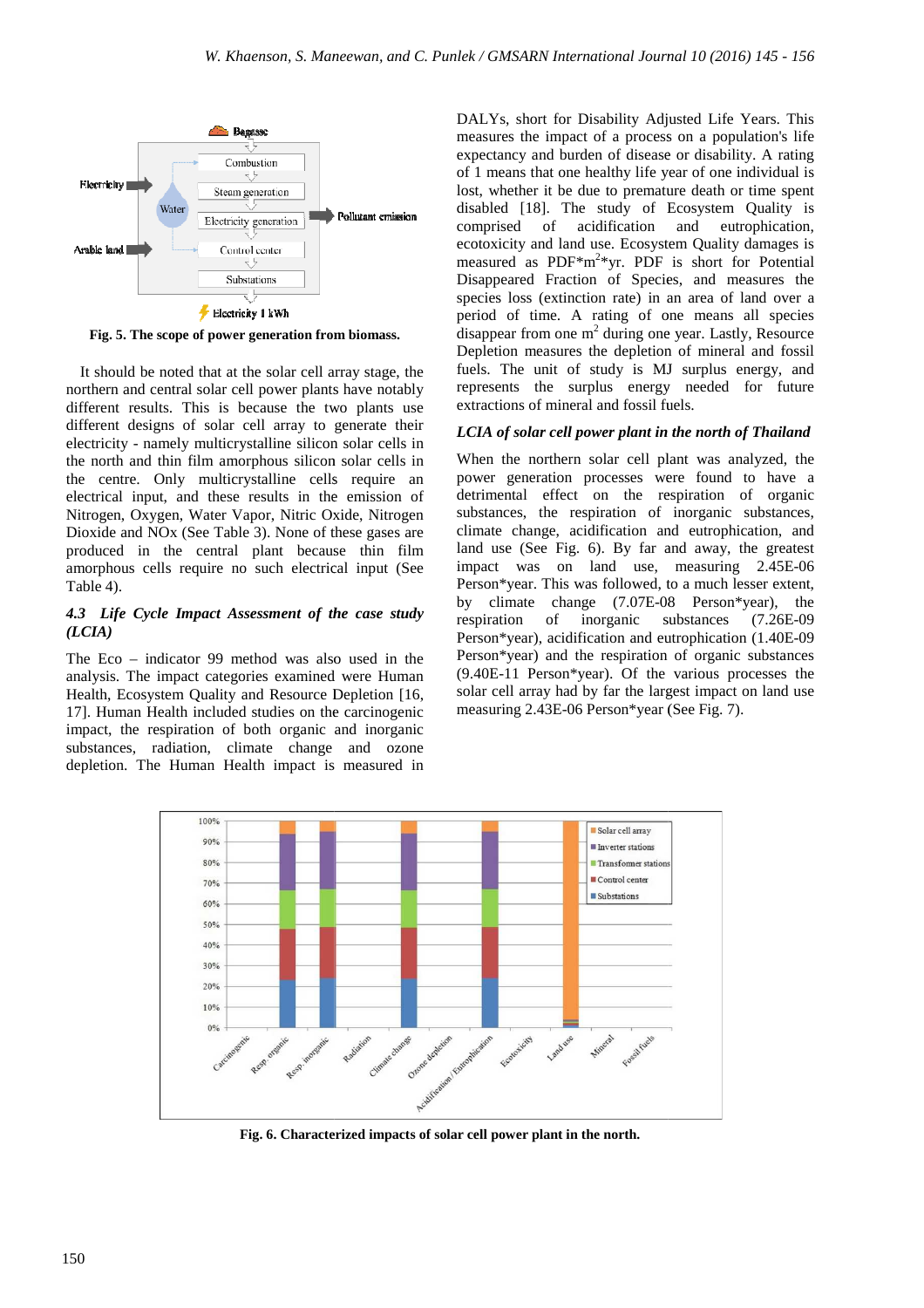

**Fig. 7. Normalized impacts of solar cell power plant in the north.**

Of the impact categories studied, the most negative effects were found to be on the Ecosystem Quality, which was found to be 9.77E-04 Point due to the use of vast quantities of arable land for the solar cell array. Conversely, Human Health was measured at only 1.60E-05 Point, while no processes were found to be detrimental to Resource Depletion (see Fig. 8).



#### **Fig. 8. Weighted impacts of solar cell power plant in the north.**

### *LCIA of solar cell power plant in the centre of Thailand*

Like its sister plant in the north, the central solar power plant was found to have a detrimental effect on the respiration of organic substances, the respiration of inorganic substances, climate change, acidification and eutrophication and land use (See Fig. 9).

Again, the greatest impact was on land use, which measured 2.76E-06 Person\*year. Less significant was the effects on climate change (9.06E-08 Person\*year), the respiration of inorganic substances (9.36E-09 Person\*year), acidification and eutrophication (1.80E-09 Person\*year) and, lastly, the respiration of organic substances (1.20E-10 Person\*year). Again, the solar cell array had the largest impact on land, this time measuring 2.74E-06 Person\*year (See Fig. 10).



**Fig. 9. Characterized impacts of solar cell power plant in the centre.**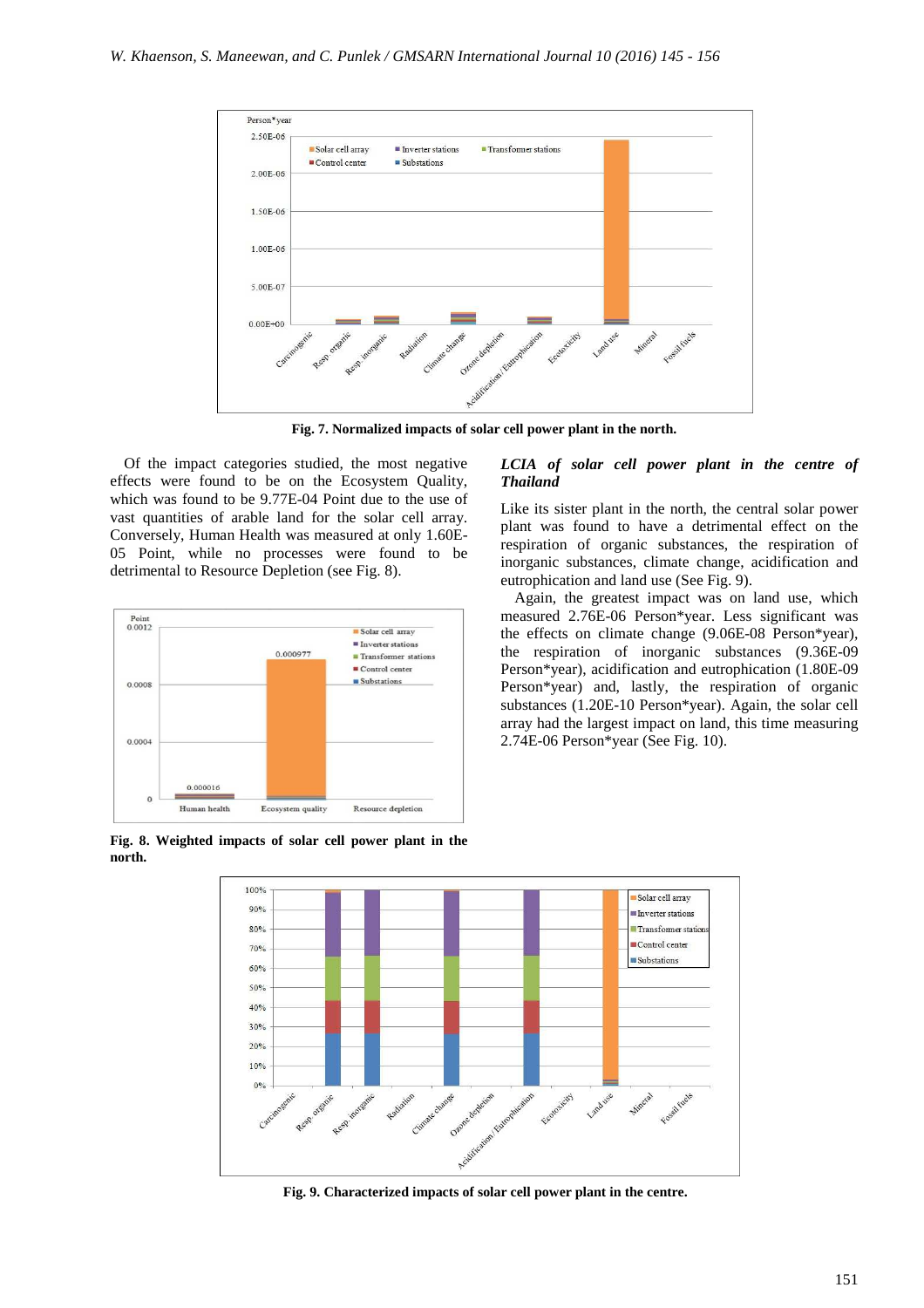

**Fig. 10. Normalized impacts of solar cell power plant in the centre.**

Of the three impact categories, Ecosystem Quality was the most significantly effected, registering 1.10E-03 Point - again, this was due to use the large amount of arable land used for the solar cell array. Human health was only 4.00E-05 Point, and no processes were found to be detrimental to Resource Depletion (See Fig. 11)

#### *LCIA of biomass power plant in the north of Thailand*

With regards to the biomass power plants, while they were found to effect the same LCA categories as the solar cell plants, there were additional impacts in five areas -namely, carcinogens, radiation, ecotoxicity, and depletion of both minerals and fossil fuels (See Fig. 12).

In biomass plants, by far and away the greatest impact is carcinogens, which registered 1.77E-06 Person\*year in the northern plant. This was followed by ecotoxicity (1.68E-06 Person\*year), climate change (1.06E-06 Person\*year), fossil fuel depletion (9.54E-07

Person\*year), the respiration of inorganic substances (1.44E-07 Person\*year), acidification and eutrophication (4.36E-08 Person\*year), land use (2.35E-08Person\*year), radiation (1.70E-08 Person\*year), the respiration of organic substances (1.58E-09 Person\*year) and finally mineral depletion (1.11E-10 Person\*year). Of the various power generation processes, the one with the largest impact on carcinogen production was the combustion process, which measured 1.77E-06 Person\*year (See Fig. 13).

Furthermore, while the greatest impact of solar cell power tended to be on Ecosystem Quality, power generated from biomass plants had the greatest effect on Human Health (1.19E-03 Point) because bagasses are burned as fuel (direct combustion). Ecosystem Quality was found to be 7.00E-04 Point, while Resource Depletion measured 3.79E-04 Point (See Fig. 14).



**Fig. 12. Characterized impacts of biomass power plant in the north.**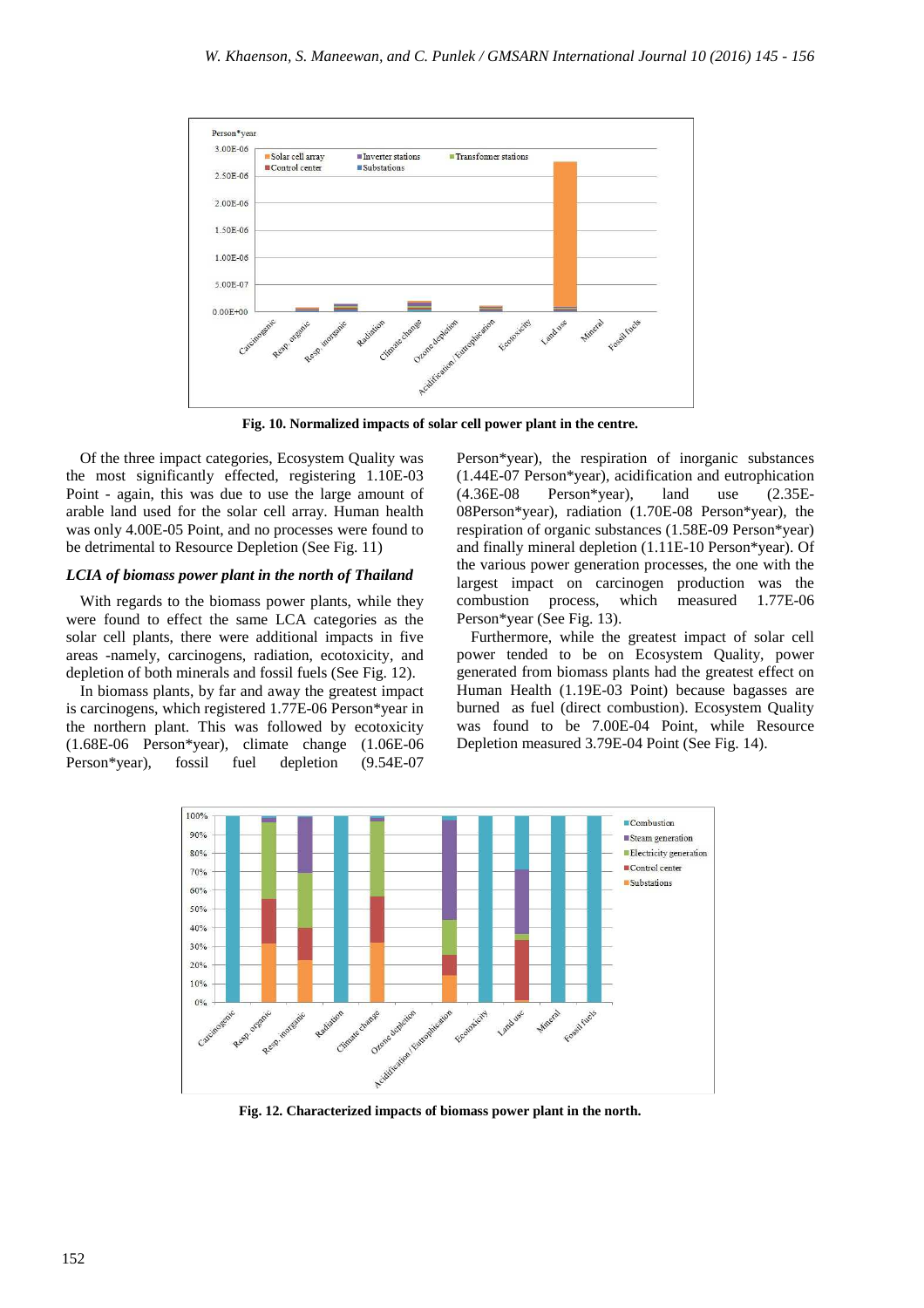

**Fig. 13. Normalized impacts of biomass power plant in the north.**



**Fig. 14. Weighted impacts of biomass power plant in the north.** 

#### *LCIA of biomass power plant in the northeast of Thailand*

The northeastern biomass power plant followed a similar pattern to that of the north (See Fig. 15).

Ecotoxicity had the greatest impact (2.96E-06

Person\*year), followed by carcinogens (2.25E-06 Person\*year), fossil fuel depletion (1.73E-06 Person\*year), climate change (1.64E-06 Person\*year), land use (2.99E-07 Person\*year), the respiration of inorganic substances (1.81E-07 Person\*year), radiation (4.61E-08 Person\*year), acidification and eutrophication (3.46E-08 Person\*year), mineral depletion (1.31E-08 Person\*year) and lastly, the respiration of organic substances (2.44E-09 Person\*year). Again, the combustion process had the largest impact upon the production of ecotoxicity, this time measuring 2.96E-06 Person\*year (See Fig. 16).

Like the northern plant, Human Health was most severely impacted, measuring 1.64E-03 Point, again because of the burning of bagasses as fuel (direct combustion) as fuel. The impact on the Ecosystem Quality was measured at 1.32E-03 Point, and Resource Depletion was 6.89E-04 Point (See Fig. 17).



**Fig. 15. Characterized impacts of biomass power plant in the northeast.**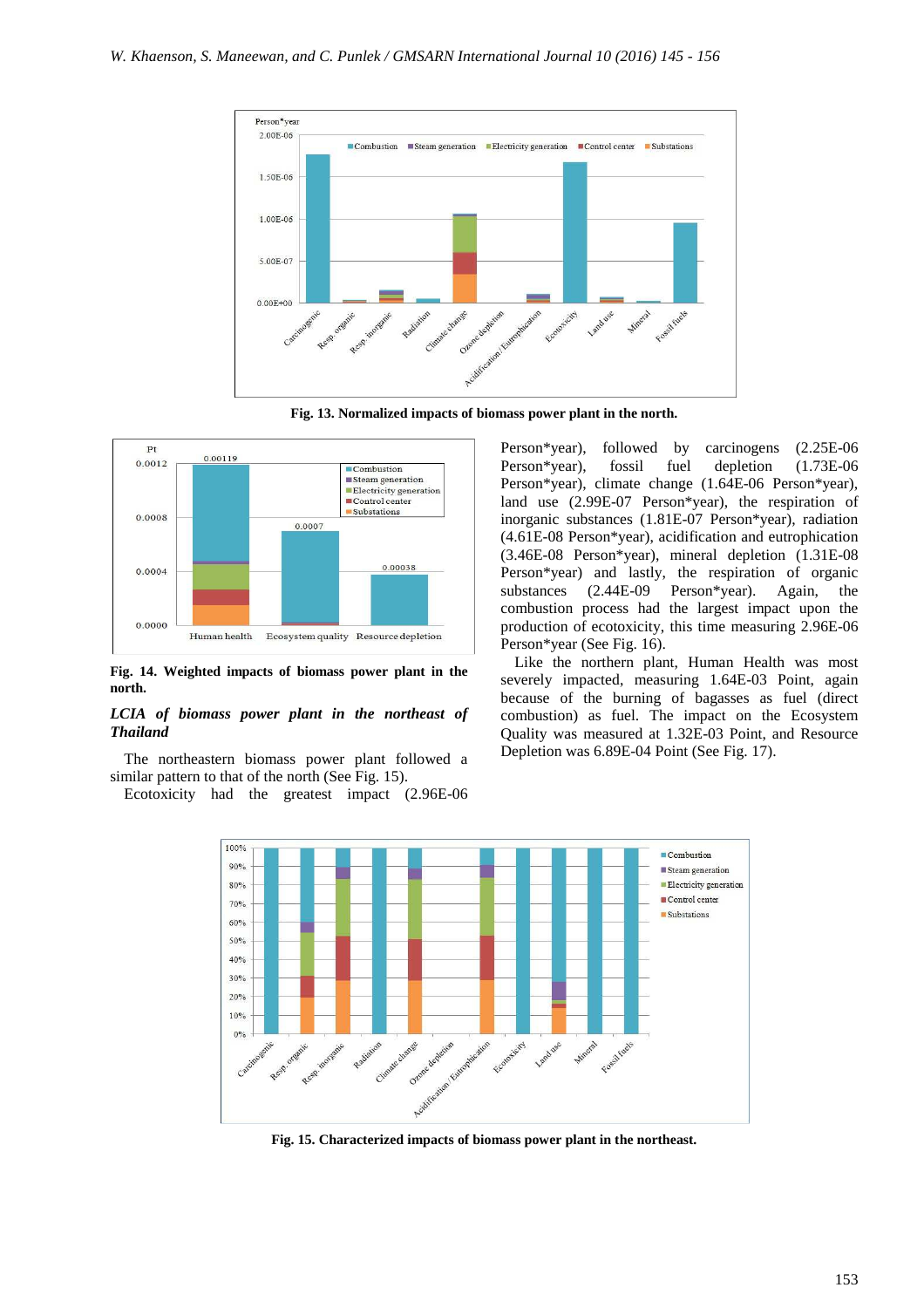



**Fig. 17. Weighted impacts of biomass power plant in the northeast.** 

### *4.4 Interpretation of the case study*

Looking at the solar cell power plant in the north of Thailand, the most detrimental effect of the power generation process was on the respiration of organic substances, which measured 1.46E-12 DALYs. The next most significant effect was on inorganic substance respiration, which measured 1.12E-10 DALYs, followed by climate change, measuring 1.09E-09 DALYs, acidification and eutrophication, measuring 7.19E-06 PDF\*m<sup>2</sup>\*yr and land use which measured 1.25E-02  $PDF*m<sup>2</sup>*yr.$  Due to the use of vast quantities of arable land for solar cell arrays, Ecosystem Quality was the most impacted, measuring 9.77E-04 Point, of which 2.45E-06 Person\*year was land use. Lower was the impact on Human Health, which measured 1.60E-05 Point, while there was no effect on Resource Depletion. Finally, the amount of power generated by 1 kWh impacted upon the environment at 9.93E-04 Point.

The solar cell power plant in central Thailand followed a similar pattern. The respiration of organic substances measured 1.85E-12 DALYs, the respiration of inorganic substances measured 1.44E-10 DALYs, climate change measured 1.40E-09 DALYs, acidification and eutrophication measured 9.27E-06 PDF $*$ m<sup>2</sup> $*$ yr, while land use measured  $1.41E-02$  PDF\*m<sup>2</sup>\*yr. Again,

Ecosystem Quality was the most significantly effected, this time measuring 1.10E-03 Point, of which 2.76E-06 Person\*year can be accounted for by land use. Human Health was measured at 4.00E-05 Point, while once again, no processes were found to be detrimental to resource depletion. Finally, the amount of power generated by 1 kWh impacted upon environment at 1.14E-03 Point.

In contrast, the biomass power plants had a much greater effect upon the environment than the solar cell plants. Analyzing the northern plant, the most detrimental effect was the production of carcinogens, these measuring 2.71E-08 DALYs. Next was the effect upon organic and inorganic substance respiration, which measured 2.43E-11 DALYs and 2.22E-09 DALYs respectively, followed by radiation, at 2.62E-10 DALYs, and climate change at 1.64E-08 DALYs. Acidification and eutrophication were found to be 2.23E-04  $PDF*m<sup>2</sup>*yr$ , while there was also an impact upon ecotoxicity, measured at 8.63E-03 PDF $*m^2*yr$ . Land use was  $1.20E-04$  PDF<sup>\*m<sup>2</sup>\*yr, and there was also an</sup> impact upon mineral and fossil fuel depletion, which measured 9.37E-07 MJ surplus and 8.03E-03 MJ surplus respectively. The high levels of carcinogens were produced because of the burning of bagasses (direct combustion) as fuel, with the result that of the three impact categories, Human Health was by far the most effected, registering 1.19E-03 Point (of which 1.77E-06 Person\*year were carcinogens). With a much lesser impact was Ecosystem Quality, registering 7.00E-04 Point, and Resource Depletion which registered 3.79E-04 Point. Finally, the amount of power generated by 1 kWh impacted on environment at 2.27E-03 Point.

The biomass power plant in the northeast of Thailand followed an identical pattern to the northern plant in its impact upon the environment. This time, carcinogens were found to be 3.46E-08 DALYs, organic substance respiration was 3.76E-11 DALYs, inorganic substance respiration was 2.79E-09 DALYs and radiation and climate change were 7.12E-10 DALYs and 2.53E-08 DALYs respectively. Acidification and eutrophication were  $1.78E-04$  PDF\*m<sup>2</sup>\*yr, ecotoxicity was  $1.51E-02$ PDF\*m<sup>2</sup>\*yr, while land use was 1.53E-03 PDF\*m<sup>2</sup>\*yr.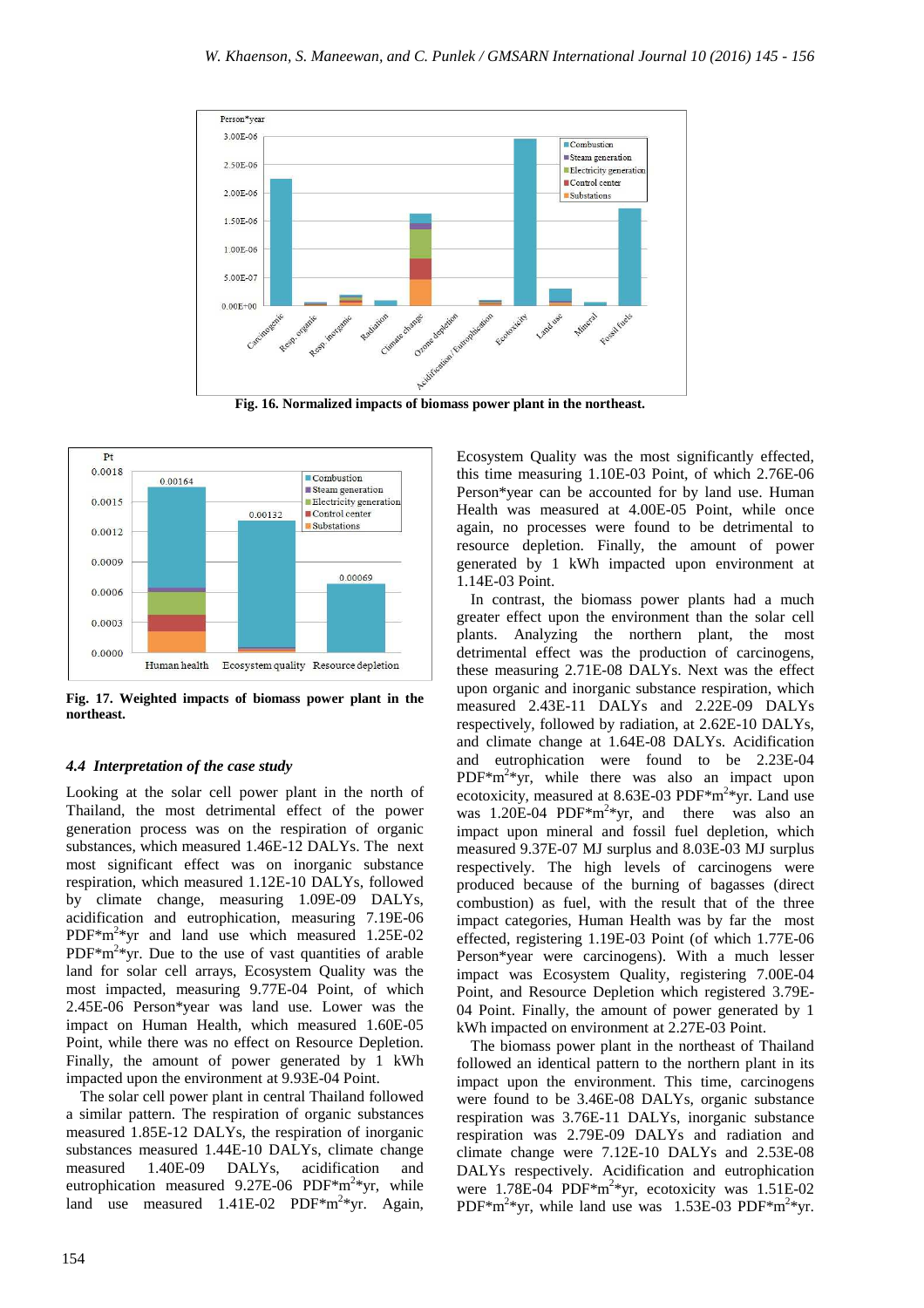Mineral and fossil fuel depletion were measured at 1.10E-04 MJ surplus and 1.46E-02 MJ surplus respectively. Again, because of the burning of bagasses, carcinogens had the greatest impact on Human Health, which measured 1.64E-03 Point (carcinogens were 2.25E-06 Person\*year). Lesser impacted was Ecosystem Quality (1.32E-03 Point) and Resource Depletion (6.89E-04 Point). Finally, the amount of power generated by 1 kWh impacted on the environment at 3.65E-03 Point.



**Fig. 18. Total environmental impacts from power generated.** 



**Fig. 19. The impact on Human Health from power generated.** 



**Fig. 20. The impact on Ecosystem Quality from power generated.** 

So, to summarize, by analyzing the environmental impact created by generating 1 kWh of power, the biomass power plant in northeastern Thailand had the greatest impact upon the environment, followed by the

biomass power plant in northern Thailand, the solar cell power plant in central Thailand and finally, the solar cell power plant in northern Thailand. This can be seen in Fig. 18. The biomass power plant in northeastern Thailand had the greatest impact on Human Health, Ecosystem Quality and Resource Depletion, as shown in Fig. 19, 20 and 21.



**Fig. 21. The impact on Resource Depletion from power generated.**

### **5. CONCLUSION**

From this study, it can clearly be shown that biomass power plants have a much more detrimental effect upon the environment when compared to solar cell power plants. When you analyze the environmental impact using the Life Cycle Assessment tool, both the biomass plants in the northeast and north had a significant impact, measuring 3.65E-03 Point and 2.27E-03 Point respectively. By comparison, the solar cell plants in central and northern Thailand had a much lesser impact, measuring only 1.14E-03 Point and 9.93E-04 Point respectively.

Of the various processes involved in biomass power generation, by far and away the greatest overall impact was caused by the combustion process. Of the three impact categories analyzed, Human Health was the most effected, measuring 1.64E-03 Point in the northeastern plant, with the production of carcinogens being the greatest problem, measuring 2.25E-06 Person\*year. The second most effected was Ecosystem Quality, which measured 1.32E-03 Point in the northeastern plant, of which ecotoxicity levels were the most effected and measured 2.96E-06 Person\*year. Lastly, both biomass power plants were found to have a detrimental effect on Resource Depletion, and in particular upon the the depletion of fossil fuels, which measured 6.89E-04 Point and 1.73E-06 Person\*year respectively in the northeastern plant.

#### **ACKNOWLEDGEMENTS**

The authors would like to give their thanks to both biomass power plants in the north and northeast, and the two solar power plants in the north and centre, for providing the survey data for this research; and also the Faculty of Science, Naresuan University for providing financial support for this research work.